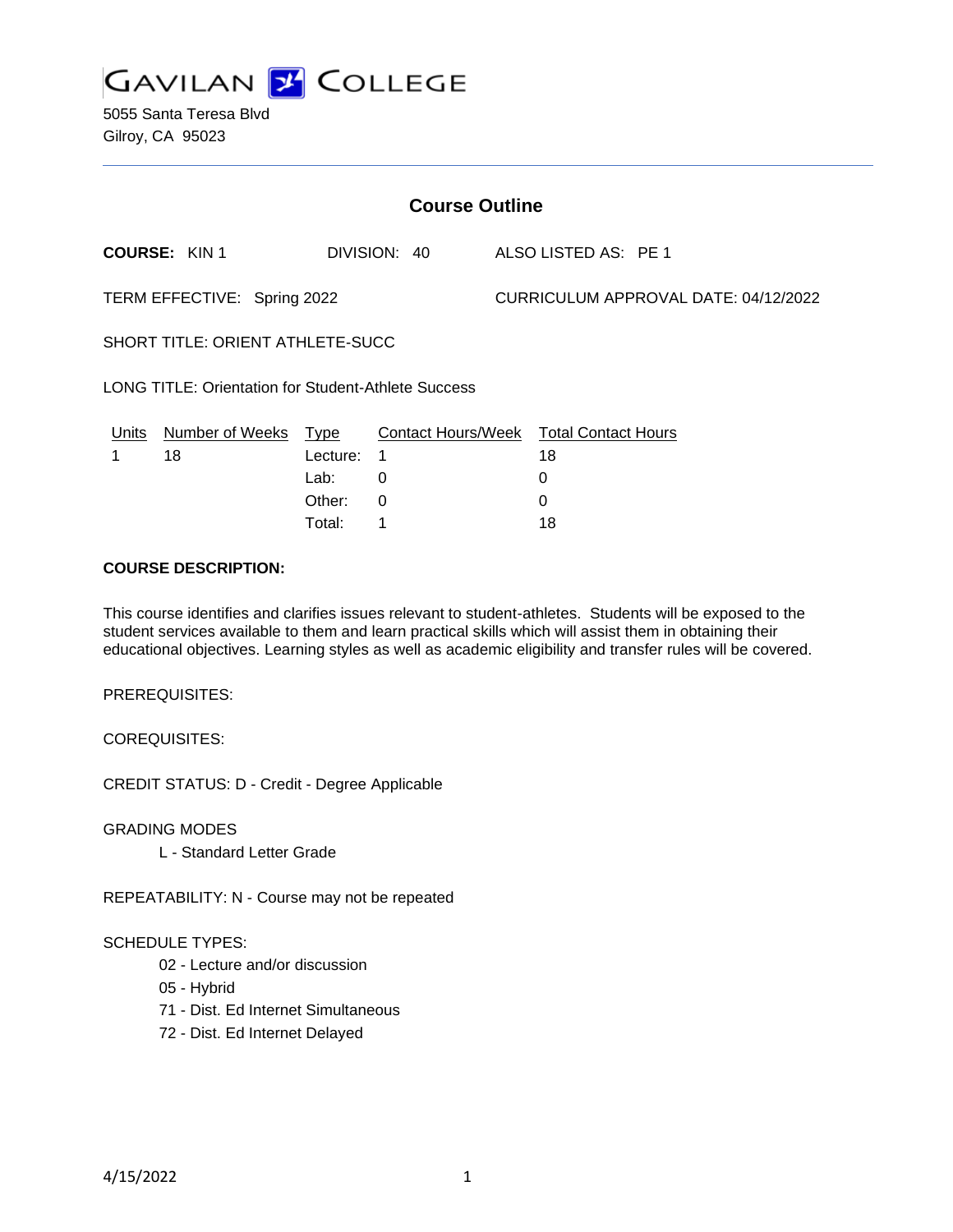## **STUDENT LEARNING OUTCOMES:**

By the end of this course, a student should:

1. Locate a variety of support services; including the library, learning/tutoring center, counselors, financial aid office, and the career/transfer center; and analyze how these services can help one succeed.

2. Develop a comprehensive education plan by the end of the course.

3. Outline the eligibility requirements necessary to compete athletically at the community college and 4-year college levels, including generating a plan which includes the transfer requirements.

#### **COURSE OBJECTIVES:**

By the end of this course, a student should:

1. Complete Title IX training certificate.

2. Describe at least 3 time management techniques and create a list describing specific methods one uses to manage one's time.

3. Identify one's learning style and explain the skills one should utilize based on ones learning style. Identify the skills needed to be successful in the classroom.

4. List the information required on an Ed Plan and the importance. Describe the registration process, how to access self serve banner and the information available on degree works. Explain the requirements needed to transfer.

5. Discuss the importance of a positive mental attitude. Discuss the concept of "commitment to excellence" and list the benefits of preparation and hard work.

6. Discuss the course expectations and describe what it means to have character and class. List the requirements needed to maintain athletic and academic eligibility.

#### **CONTENT, STUDENT PERFORMANCE OBJECTIVES, OUT-OF-CLASS ASSIGNMENTS**

Curriculum Approval Date: 04/12/2022

4 Hours:

Content: Introduction and course overview. Presentation on student-athlete handbook including the requirements to maintain athletic and academic eligibility at Gavilan College. Information about the Admissions and Records office. Quiz.

4 Hours:

Content: Information on transfer rules and eligibility. Information provided on the GE patterns and the need for an Ed Plan. Presentation about the Athletic Department. Quizzes.

2 Hours:

Content: Presentation on "Understanding Your Education". Presentation from the VP of Academic Affairs. Quiz.

#### 2 Hours:

Content: Discussion on learning styles and what it takes to be successful in the classroom. Information provided on time management. Quiz.

3 Hours:

Content: Presentation on the student services available. Presentation about Financial Aid. Guest speakers will present their areas of expertise. Quiz on support services available.

1 Hour:

Content: Discussion on the challenges ahead. Title IX training.

2 Hours:

Final Exam.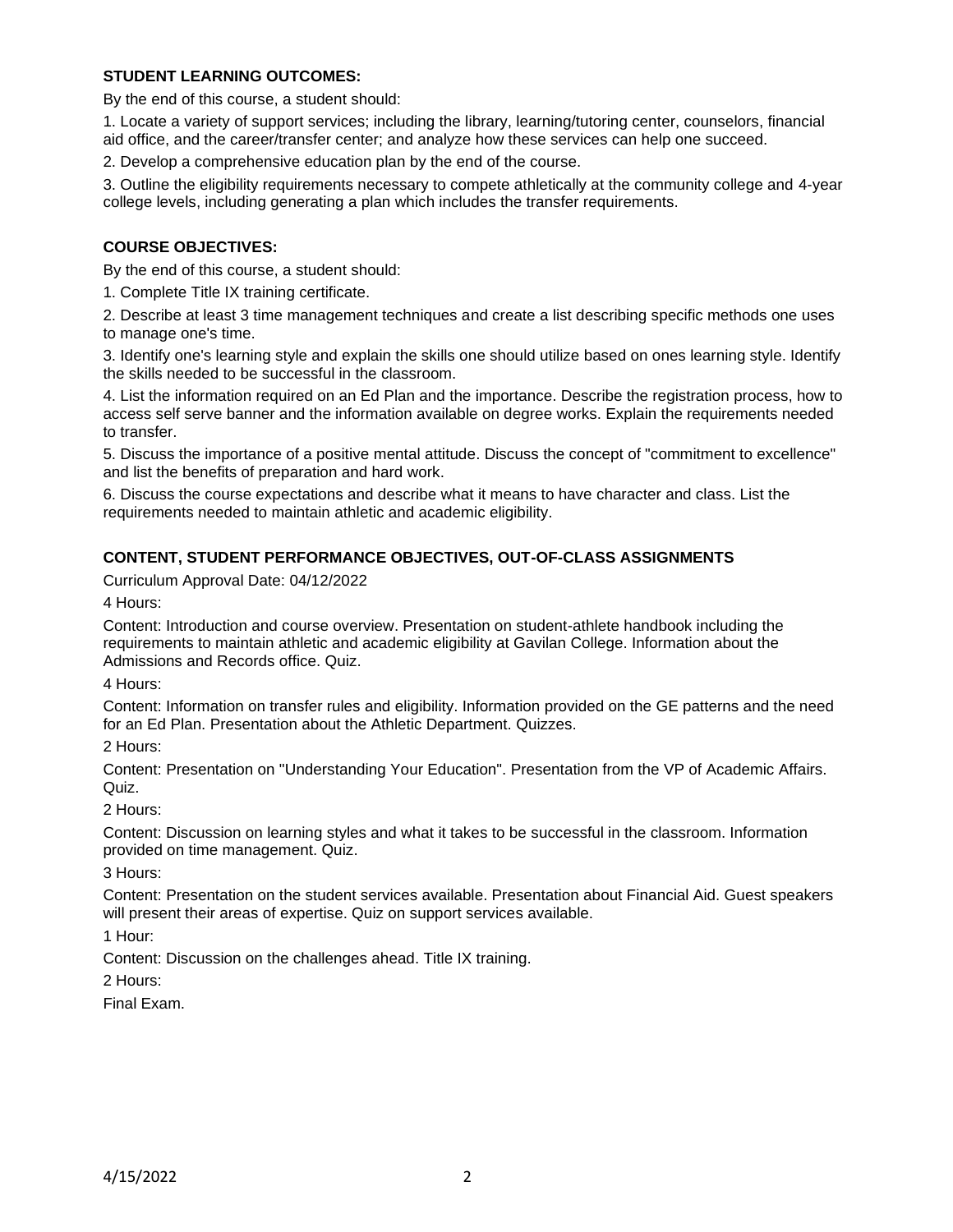## **METHODS OF INSTRUCTION:**

This course identifies and clarifies issues relevant to student-athletes. Students will be exposed to the student services available to them and learn practical skills which will assist them in obtaining their educational objectives. Learning styles as well as academic eligibility and transfer rules will be covered.

## **OUT OF CLASS ASSIGNMENTS:**

Required Outside Hours 8

Assignment Description

Homework: Reading assignments from the Student-Athlete handbook. Complete journal entries. Study for quiz.

Required Outside Hours 8

Assignment Description

Homework: Reading assignments from the Transfer Guide and handout on "Creating an Ed Plan". Complete journal entries. Study for quizzes. Work on Ed Plan.

Required Outside Hours 6

Assignment Description

Homework: Read handout in preparation for discussion next class on learning styles. Complete journal entry. Study for quiz. Work on self serve banner project.

Required Outside Hours 6

Assignment Description

Homework: Read handout and assigned pages from Student Handbook. Complete journal entry. Study for quiz. Work on project.

Required Outside Hours 6

Assignment Description

Homework: Read handouts provided and assigned pages in the Student Handbook. Complete Gavilan Passport homework assignment. Complete journal entries. Study for quizzes and for final. Work on project. Complete Ed Plan.

Required Outside Hours 2 Assignment Description Homework: Complete journal entries and study for final. Complete Not Any More Training online.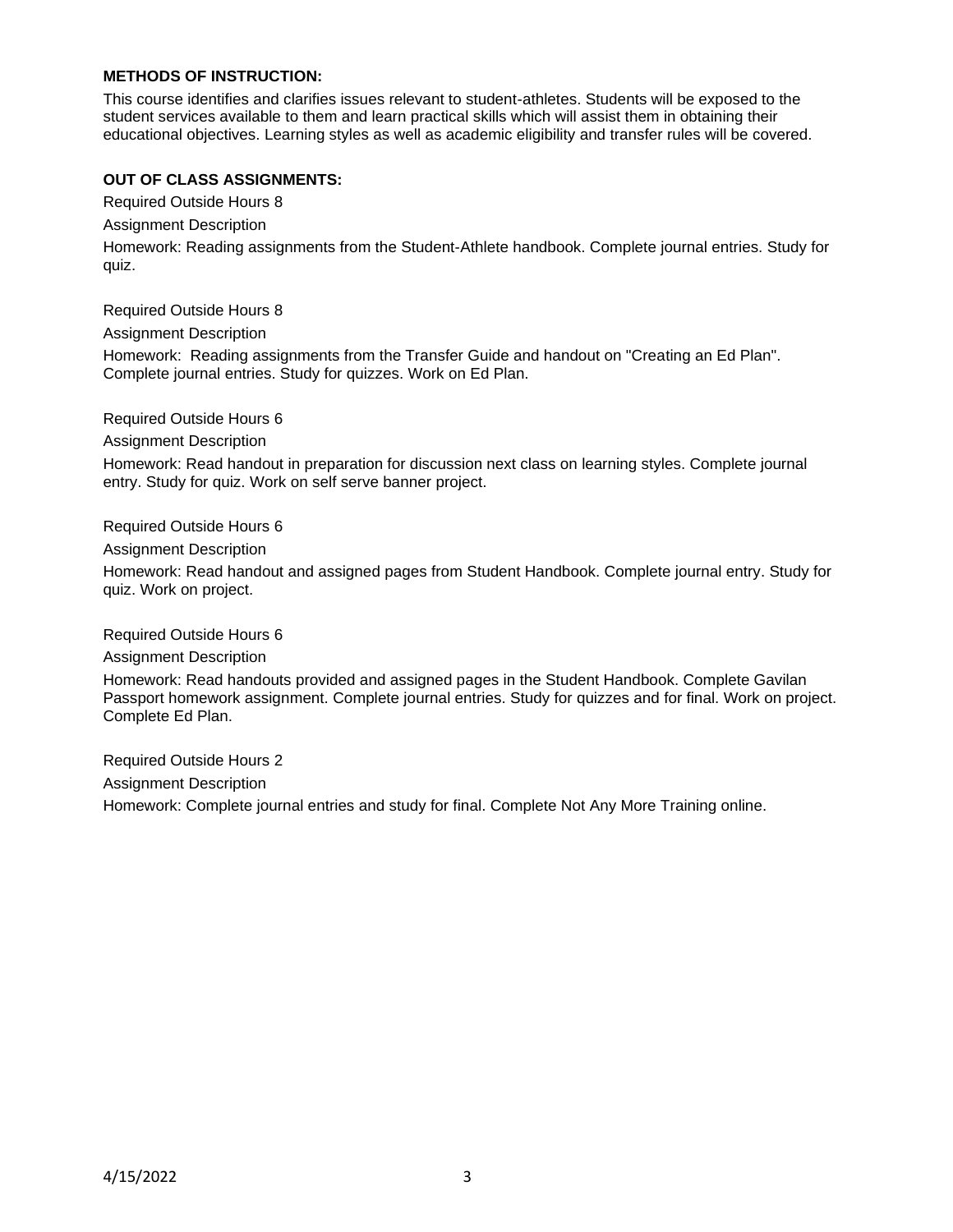## **METHODS OF EVALUATION:**

Writing assignments Evaluation Percent 50 Evaluation Description Written Homework; Term or Other Papers; Projects; Journal Writing

Problem-solving assignments Evaluation Percent 10 Evaluation Description Other: Oral Reports; Case Study

Objective examinations Evaluation Percent 40 Evaluation Description Multiple Choice; Matching Items; Completion; Other: Short Answer Essay

# **OTHER TEXTS AND MATERIALS**

Material provided: NCAA Transfer Guide: Transfer 101 Material provided: Gavilan College Student-Athlete Handbook Material provided: Gavilan College Students Rights, Responsibilities, and Academic Standards Handbook Handouts provided: Test Taking Tips, Learning Styles and VAK Learning System